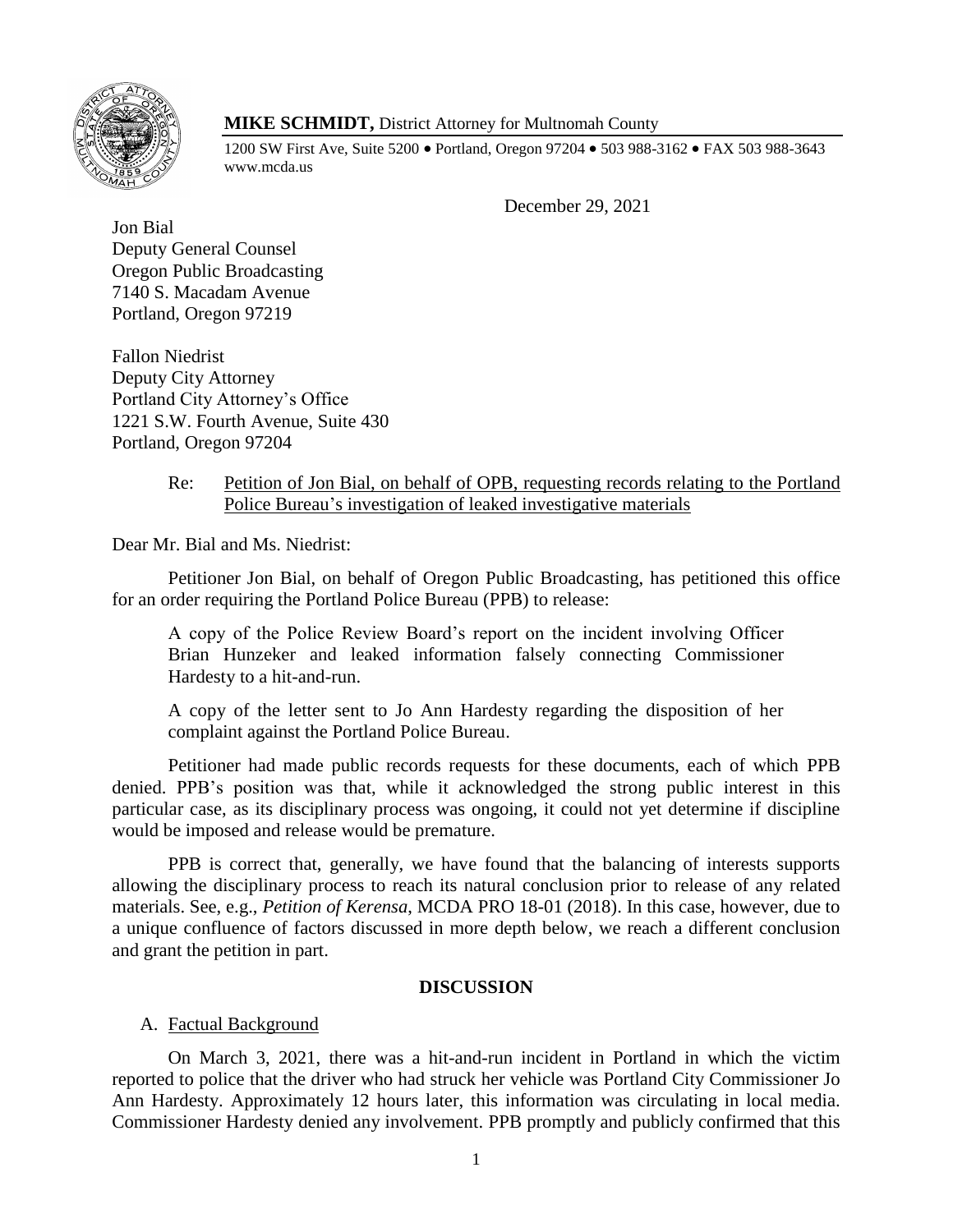Page 2 December 29, 2021 Petition of Jon Bial

was a mistaken identification by the victim and that Commissioner Hardesty was not involved and was not a suspect.

On March 16, 2021, PPB Ofc Brian Hunzeker, then the president of the Portland Police Association (PPA), resigned his position as PPA president citing a "serious isolated mistake" in relation to the investigation of the hit and run. Commissioner Hardesty lodged an official complaint with PPB and an internal affairs investigation was initiated. Upon conclusion of the initial factual investigation, pursuant to Portland City Code, PPB sent Commissioner Hardesty a letter summarizing the factual allegations against the involved officers and the initial determinations by their unit managers. There are many steps in the disciplinary process that come after the disposition letter to the complainant, but this represents completion of the factual portion of the investigation at this step of the process.

The subsequent step in the disciplinary process most relevant to our resolution of this petition is the Police Review Board (PRB). The PRB is a body created by city ordinance to review certain internal investigations and make recommendations to the chief of police regarding findings and imposition of discipline. PCC 3.20.140. The board has five voting members, consisting of a member of the community, a peer officer of the same rank as the involved officer, the involved officer's assistant chief, the director of the Independent Police Review, and the involved officer's commander or captain. PCC 3.20.140(C). A staffer assigned to the PRB issues a memo documenting their recommendations, as well as the opinions of any dissenting from the recommendation, for consideration by the chief.

On December 13, 2021 counsel on behalf of Commissioner Hardesty filed suit against the City of Portland, the Portland Police Association, Ofc Hunzeker, and Ofc Kerri Ottoman.

As of today, just shy of 10 months after the incident, PPB's disciplinary process has not concluded and no official information has been released regarding its substance.

Throughout this period local media outlets including OPB, The Oregonian, Willamette Week, and KOIN, among others, have provided extensive and regular news coverage of what was known and believed about this incident.

#### B. Law Enforcement Disciplinary Investigations – ORS 181A.830(3) & 192.345(12)

ORS 181A.830(3) provides that,

A public body may not disclose information about a personnel investigation of a public safety employee of the public body if the investigation does not result in discipline of the employee.

ORS 192.345(12) conditionally exempts from disclosure,

A personnel discipline action, or materials or documents supporting that action.

Taken together, unless the public interest requires otherwise, these two statutes exempt from disclosure all disciplinary investigations of police officers. Since all the materials at issue here involve disciplinary investigations of police officers the only question is whether or not, in this instance, the public interest nonetheless requires disclosure.

In *Petition of Kerensa*, MCDA PRO 18-01 (2018), we wrote:

We have generally considered [former] ORS 192.501(12) presumptively applicable to pending disciplinary proceedings. This is because 1) it is not yet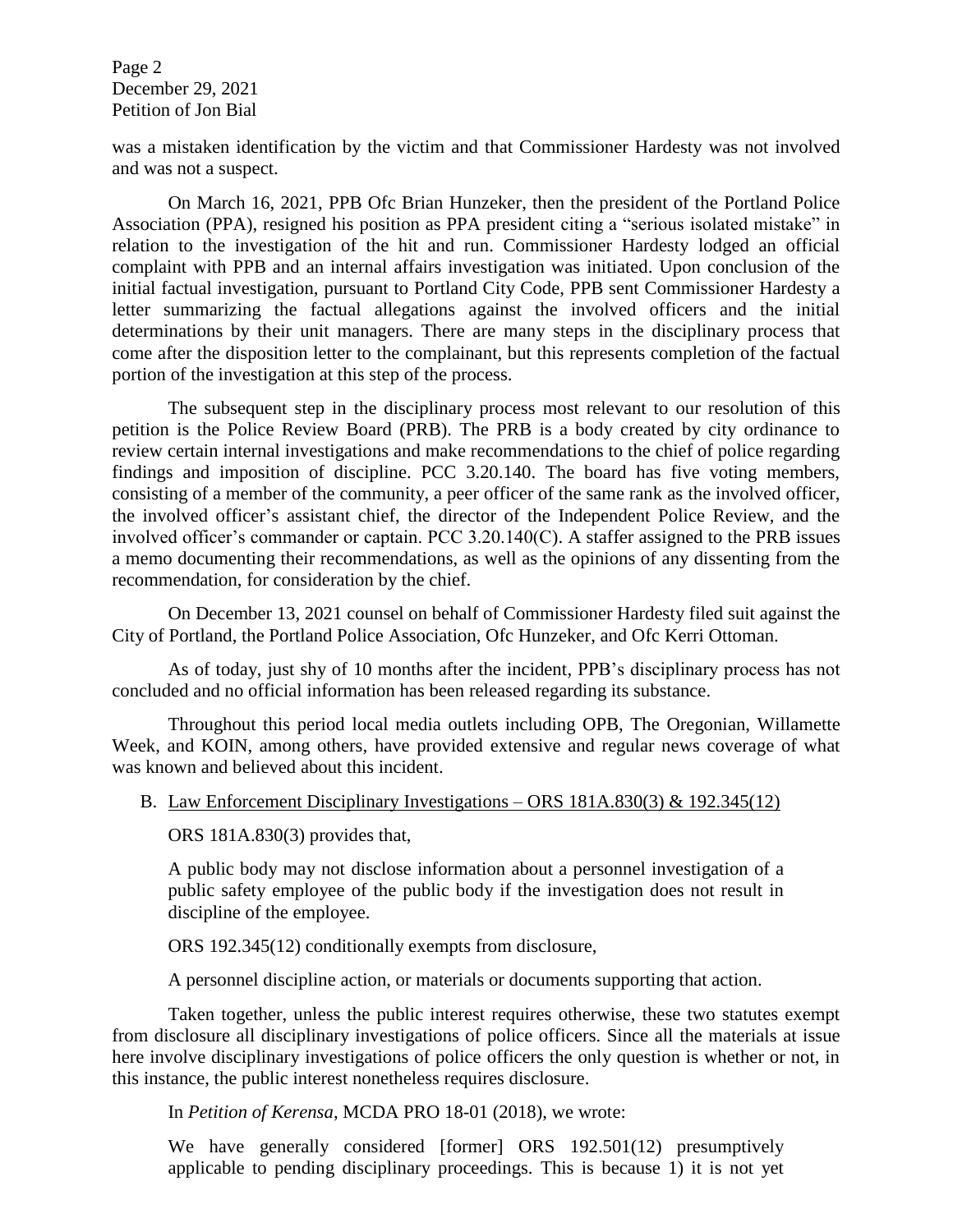$\overline{\phantom{a}}$ 

possible to determine if discipline will or will not be imposed and 2) many of the factors that relate to assessing the public's interest in disclosure relate to the ultimate resolution of the disciplinary action which, self-evidently, cannot be assessed until final imposition of discipline.

Unlike in *Kerensa,* here we are presented with a confluence of factors that does allow us to assess the public interest in advance of the final imposition of discipline. First, this case involved the resignation of the president of a prominent labor union. Second, this incident initially involved allegations against a sitting city commissioner. Third, that commissioner has filed suit against the city, the union, and two of the involved officers outlining in detail factual allegations against them. Fourth, we are in a unique moment in local and national political discourse and action surrounding issues of race, policing, and appropriate community responses thereto. Fifth, the investigation of this matter is complete and will not be prejudiced by public release of factual information.<sup>1</sup> Lastly, this matter has been pending for 10 months during which period it has been subject to intense scrutiny and speculation across most major local media outlets.

Taken together these circumstances readily distinguish this case from any precedent cited by PPB. As such, we conclude that the public interest requires immediate release of the summary factual information contained in the disposition letters.

We reach a different conclusion as to the PRB memo. PRB memos contain the thoughts, impressions, and recommendations of the PRB members on matters that are not yet final. Whereas the factual investigation is functionally complete, the decision as to what to do with it is not. Whatever PPB elects to do in response to the findings in this case will undoubtedly be the subject of intense interest and scrutiny, but the public interest does not require the release of these preliminary recommendations at this time.

#### **ORDER**

Accordingly, the petition is granted in part. PPB is ordered to promptly provide the disposition letters sent to Commissioner Hardesty. The PRB memorandum remains exempt, pending completion of the disciplinary process. This release is subject to the payment of fees, if any, as authorized by ORS 192.324(4).

Regards,

MIKE SCHMIDT District Attorney Multnomah County, Oregon

<sup>&</sup>lt;sup>1</sup> We recognize PPB's argument that its investigative process is not truly complete until the imposition of final discipline due to the discretion of any decision maker to return the case to investigators for further development. Without prejudice to PPB asserting this argument in different cases in the future, our review of the specific factual record in this case leads us to conclude that is an extremely improbable eventuality here.